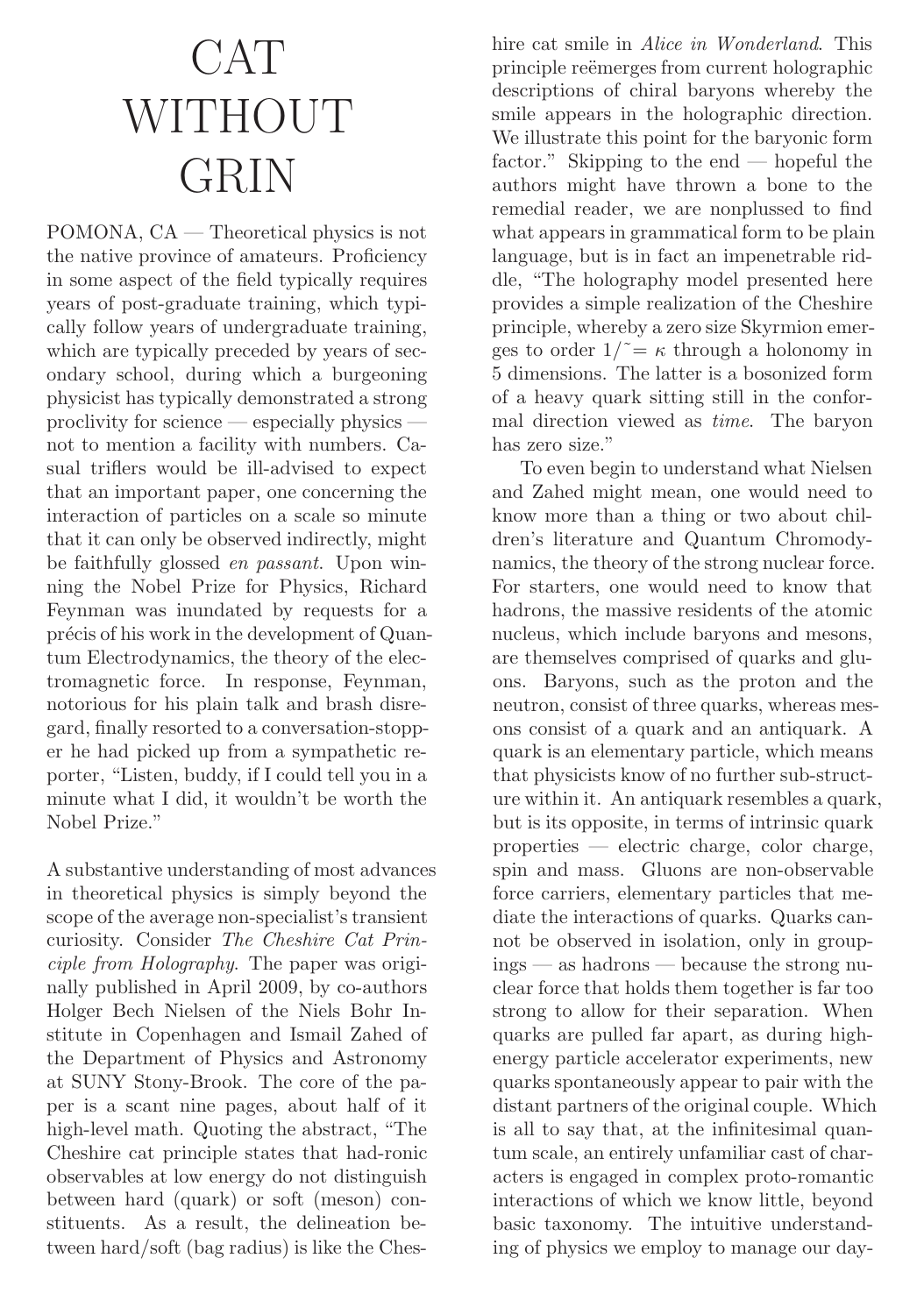ing of physics we employ to manage our dayto-day lives, in which gravity — the weakest of known forces — reigns supreme, does not apply here, where there are five dimensions; it is possible to sit still in a direction viewed as time; and something with "zero size" is physical.

Mind you, at this point in our analysis we have merely performed a brute translation of some pertinent vocabulary. Lacking command of the mathematics Nielsen and Zahed engaged, we are obliged to accept all alleged definitions on faith. A devious correspondent, or even an innocently confused one, could easily lead a poorly equipped reader astray, suggesting that chiral baryons are a rare sort of asymmetric anti-matter that manifest only when no one is looking, or that the study of Quantum Chromodynamics concerns certain high energy particle interactions that produce vivid spectral effects, ie. ghosts. After all, far stranger possibilities populate the legitimate world of theoretical physics, and few outsiders know enough to call bluff.

The Cheshire Cat Principle was written for publication in The Multifaceted Skyrmion (forthcoming from World Scientific Publishing Co.), a 460-page follow-up to the influential Selected Papers, with Commentary, of Tony Hilton Royle Skyrme. A British physicist, Skyrme was progenitor of an eponymous mathematical model used to describe the behavior of baryons. According to the publisher's synopsis, which hints at the significance of the work of Nielsen and Zahed, "There has been a series of impressive developments in the application of the Skyrmion structure to wide-ranging physical phenomena . . . The recent discovery of holographic baryons in gravity/gauge duality, which correspond to Skyrmions in the infinite tower of vector mesons, provides a valuable confrontation of string theory with nature, particularly in the regime of strong coupling that Quantum Chromodynamics proper has difficulty in accessing" — and so on, we presume, for 460 mind-bending pages.

The Cheshire Cat Principle pertains to the "chiral bag model," a hybrid of the Skyrmion and the "MIT bag model." A bag model is a theoretical convenience employed by physicists to simplify the process of making predictions about the behavior of the strong force

in the nucleus of the atom. It permits the grouping of elementary particles into bag-like units so that interactions within these units can be predicted and tested without concern for the complex interactions that might occur outside of each bag. The chiral bag model can be used to describe low energy baryon properties regardless of the dimensions of the bag radius, which, according to the math, may be any size from zero to infinity. (The Skyrmion, for example, is a bag model with a bag radius of zero.) In other words, the radius of the bag is considered independent, its size unpredictable. The bag can thus be thought to appear or disappear at whim, much like the Cheshire Cat in Lewis Carroll's book.

Written in 1865, long before the era of quantum mechanics, Alice's Adventures in Wonderland has since been thoroughly plowed for metaphors by physicists and mathematicians. The story is well-known: a talking White Rabbit, who is incidentally running quite late, pauses to anxiously consult the watch in his waistcoat-pocket while fretting aloud about his predicament. His peculiar behavior attracts the attention of a curious young girl named Alice, who is sitting under a tree nearby. Alice pursues the White Rabbit down a rabbit hole on a trip to the center of the earth, where she lands, after a very long fall, in a world that is almost familiar, except that hardly anything or anyone can be relied upon to behave as expected. For the rest of the adventure, Alice observes these aberrations with a matter of fact attitude that belies their extraordinary nature. She is a naïf wandering through an unknown dimension.

In a famous episode, Alice encounters the grinning Cheshire Cat in a tree bough and engages him in a bit of banter.

"Would you tell me, please, which way I ought to go from here?" "That depends a good deal on where you want to get to," said the Cat. "I don't much care where  $\rightarrow$ " said Alice. "Then it doesn't matter which way you go," said the Cat. "— so long as I get somewhere," Alice added as an explanation. "Oh, you re sure to do that," said the Cat, "if you only walk long enough."

The back and forth continues until, moments later, the Cat vanishes, which disturbs  $A$  is by now becoming accused as she is by now becoming accus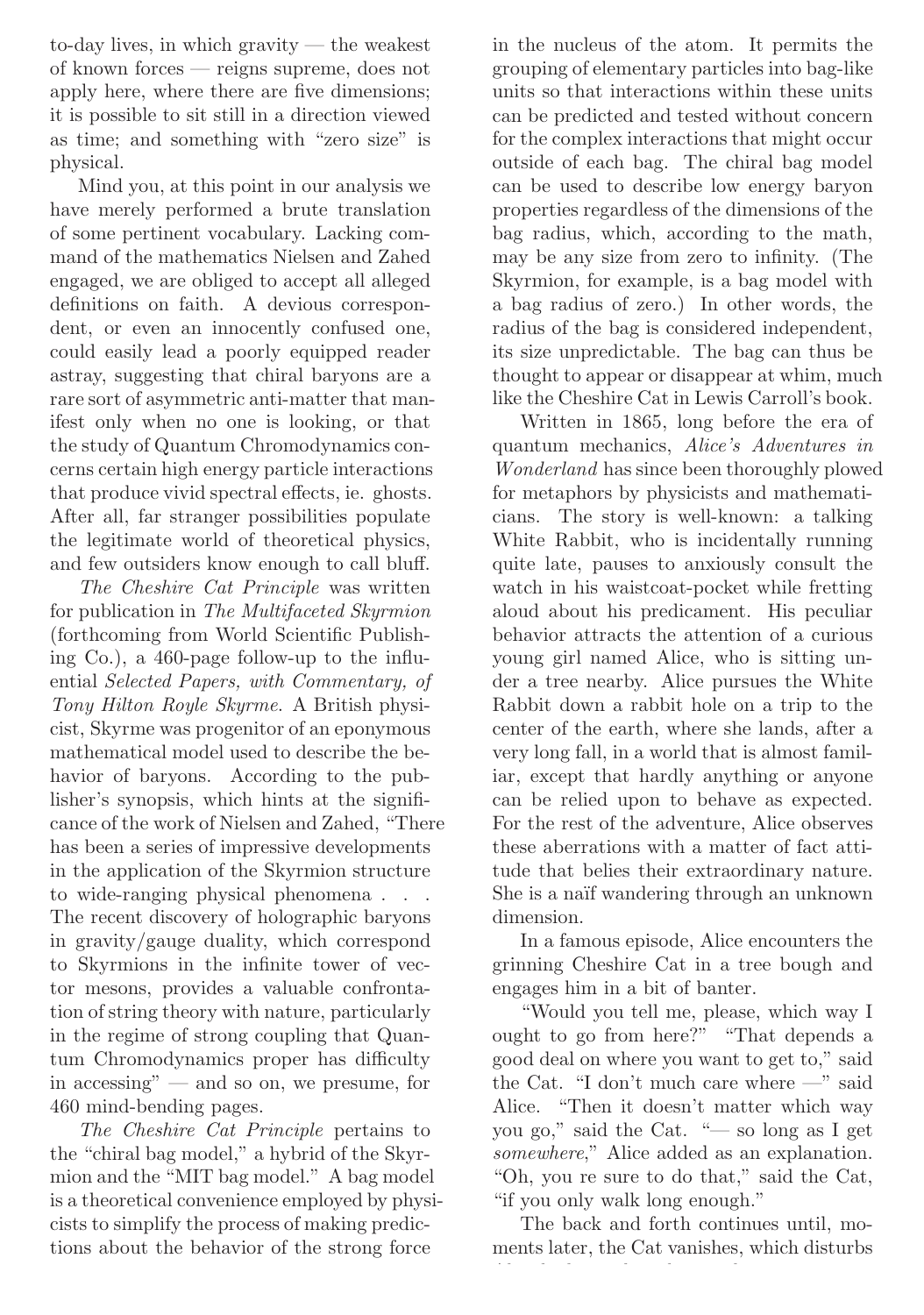Alice little, as she is by now becoming accustomed to the oddities of Wonderland. She proceeds along her way, as the Cat reappears, then disappears again, finally exasperating Alice, who complains about his abrupt comings and goings.

" . . . I wish you wouldn't keep appearing and vanishing so suddenly: you make one quite giddy!" "All right," said the Cat; and this time it vanished quite slowly, beginning with the end of the tail, and ending with the grin, which remained some time after the rest of it had gone. "Well! I've often seen a cat without a grin," thought Alice; "but a grin" without a cat! It's the most curious thing I ever saw in all my life!"

The smile of the Cheshire Cat was adopted by mathematicians years before it found its way into the literature of quantum physics. A footnote in Martin Gardner's 1960 annotated edition of Alice suggests that the phrase "grin without a cat" is a fitting description of "pure mathematics" — referring to mathematical theorems, themselves, as distinct from their application in the physical world. The allusion is not far-fetched; Carroll, whose real name was Charles Lutwidge Dodgson, hailed from the esoteric academic culture of Oxford and undoubtedly wove veiled references from that world into the coiled logic of the imaginary one he created. Through the Looking-Glass and What Alice Found There, the 1872 sequel to *Wonderland*, is in many respects an elaborately coded inversion of the first book.

Carroll's attention to literary double meanings in games and mathematics and to conceivable anomalies in space and time grew more emphatic over the years, as Alice's story looped back on itself. In fact, the original Wonderland manuscript contained no mention of the confounding Cheshire Cat, so prescient for science. The original title, Alice's Adventures Underground, harkened towards literature's past instead — to the myth of Orpheus, who, like Alice, descended to the Underworld in pursuit of time. Grieving over the death of Eurydice, his wife, he followed her to Hades. According to some versions of the story, Orpheus was reunited with Eurydice there, and the gods permitted him to return with her to life at the surface on the

condition that he not look back at her as

condition that he not look back at her as they ascended from the Underworld. In other versions, the gods produced an apparition of Eurydice to fool Orpheus, as a punishment for his cowardice in attempting to bring his beloved back to life, rather than reside with her in death. In either case, as he neared the surface, leading a Eurydice who may or may not have been a ghost, Orpheus cast a timorous glance over his shoulder. Eurydice was lost. Orpheus was overcome with grief and later died in shame.

In The Other Eurydice, Italo Calvino recounts the story of Orpheus from the perspective of the earth's center, looking out. Calvino's narrator, Pluto, describes the surface of the earth as a nearly ungraspable inversion of reality, akin to another dimension. "The outside was the world's negative, something we couldn't even picture in our minds, the mere abstract idea of which was enough to provoke a shiver of disgust, no, of horror, or rather, a stupor, yes that's it, a sense of vertigo . . . into which would creep a certain fascination, an attraction to the void, the Janus-faced, the ultimate." Whereas the Greek myth of Orpheus warns against looking backwards, Calvino's version describes the mirror image — fear of an unknown that lies above and ahead, instead of below and behind.

In contrast to Pluto's vertiginous stupor, or the unwieldy urgency of Orpheus, Alice remains earnestly sensible in the face of unfamiliar circumstances. She is the archetypal scientist, burdened by no particular fear of the unseen, unconcerned with staking her position on either side of the mythical binary. To Alice, the Cheshire Cat's gradual and inexplicable disappearance is simply a reversible fact of another dimension — a puzzling source of mild frustration, not a cause for alarm. She is like Feynman, who claimed, near the end of his life, "I don't feel frightened by not knowing things, by being lost in a mysterious universe without any purpose."

When Alice awakens from her adventure, which she hadn't known to be a dream, she finds herself above ground, back on the riverbank, where she first spotted the White Rabbit. She is now in the arms of her older sister, to whom she recounts her tale. We are privy